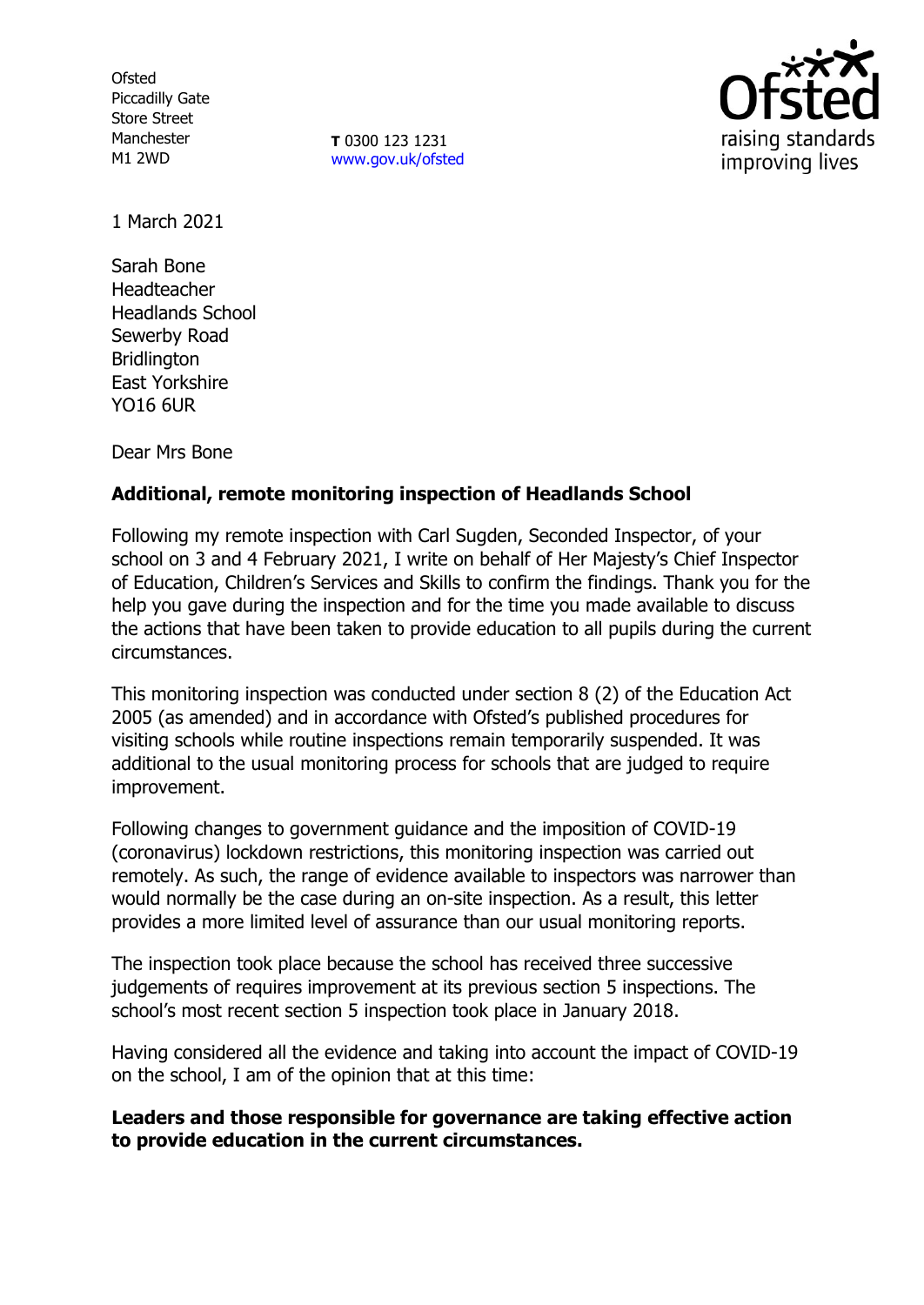

## **Context**

- Since the previous inspection, a new assistant headteacher has been appointed. You have also developed an associate senior leadership team and appointed five subject leaders, who are also members of your extended leadership team.
- In the autumn term 2020, over three quarters of pupils experienced periods of remote education because of COVID-19. This includes students in the sixth form. All year groups spent time learning from home, with the exception of Year 7. Year 10 pupils were required to spend time at home more often than other year groups.
- At the time of this inspection, about 90% of all pupils were being educated at home. Around two thirds of pupils who are vulnerable or who have an education, health and care plan are attending on site.

## **Main findings**

- The school motto 'pride, aspire, respect' is at the centre of your approach to supporting the pupils in your care. You are passionate and determined to make the school the best it can be. You are committed to the local community. Your staff are behind you. It is clear that you are having a positive impact on improving the school and its curriculum.
- You provide a broad and balanced curriculum, both remotely and on site. What is more, you continue to develop programmes to support pupils in their future careers. For example, the Bridlington Medical, Health and Social Care Academy pathway offers opportunities for sixth-form students to learn more about the medical profession. This has continued throughout the pandemic.
- You have been developing the curriculum since the previous inspection. Subject leaders have identified key knowledge that pupils need to learn. They have thought carefully about the order in which it is taught. This knowledge is regularly revisited to make sure that it 'sticks'. Pupils with special needs and/or disabilities (SEND) receive extra support. As a result, they are increasingly successful in their learning.
- Pupils who are not currently at school due to COVID-19 restrictions have access to a well-planned remote offer. Many lessons are delivered live. Pupils follow their normal school timetable. Your staff use a range of techniques to give regular feedback on their work. This includes sound files of teachers explaining to individual pupils how to improve. All this helps to ensure that pupils are on track.
- When pupils returned to school in September, you found out what gaps pupils had in their knowledge. Teachers altered their curriculum plans to plug these gaps. At this current time, pupils are continuing to follow the same curriculum, be they studying at home or attending school in person.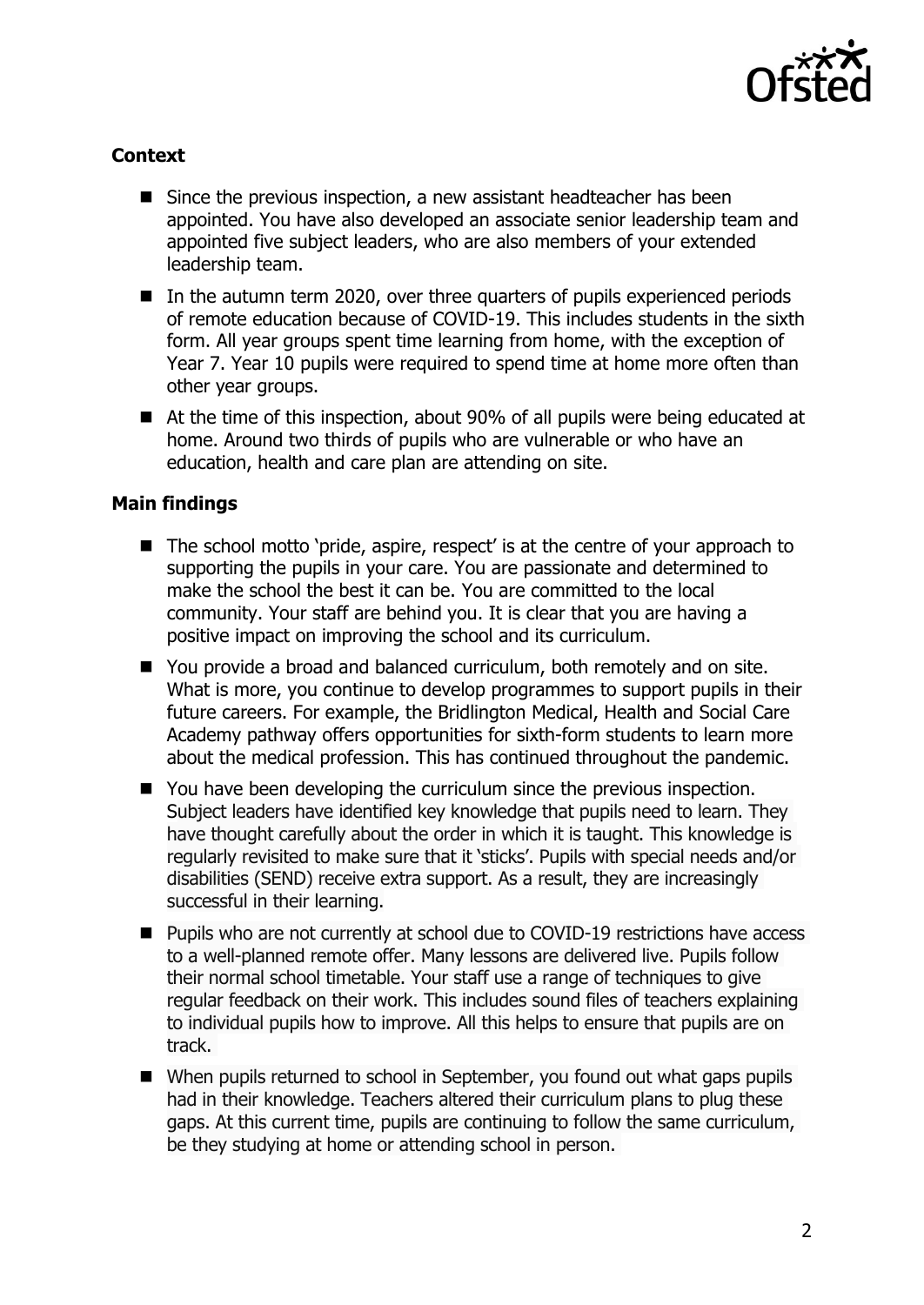

- You make sure that pupils who struggle to read receive extra support. Teachers consider key vocabulary that is being used in lessons. Reading time during tutor sessions, book clubs and extra-curricular competitions helps to encourage a love of reading. Your remote offer includes support for those pupils that need to improve their reading.
- You know your vulnerable students well. Leaders actively encourage all vulnerable learners to attend school. These pupils are well supported. You are in regular contact with pupils who are learning from home.
- You are keeping a close eye on pupils with SEND at this time. For those in school, learning tutors work with individuals during live lessons. You replicate the support on offer at school to those working from home. For example, breakout rooms are available online for those that are working from home. Here, pupils can work in smaller groups and have any questions answered.
- Governors have a good understanding of the challenges that the school is facing. They have been involved in strategic decisions during the pandemic. However, they have also focused on the wider improvement of the school.
- You appreciate the effective support that you have received from the local authority. You also work closely with the GORSE Academies Trust school centred initial teacher training. You told us that this is helping to draw a wider field of applicants when appointing staff.

## **Evidence**

This inspection was conducted remotely. We held meetings with the headteacher and deputy headteacher, members of the senior leadership team and associate leadership team and two curriculum leaders. We also spoke to a group of pupils and a group of staff. We had discussions with the special educational needs coordinator and with the lead practitioner for student welfare. We spoke to a representative from the local authority. We held a meeting with members of the governing body to discuss leaders' actions to provide education to all pupils during a national lockdown.

We reviewed example remote lessons and reviewed evidence of how you check pupils' engagement and feedback to them about their learning. We considered the responses to Parent View, Ofsted's online survey that allows parents and carers to give their views about their child's school, including free-text responses. We looked at the responses to the staff questionnaire.

I am copying this letter to the chair of the governing body, the regional schools commissioner and the director of children's services for East Riding of Yorkshire. This letter will be published on the Ofsted website.